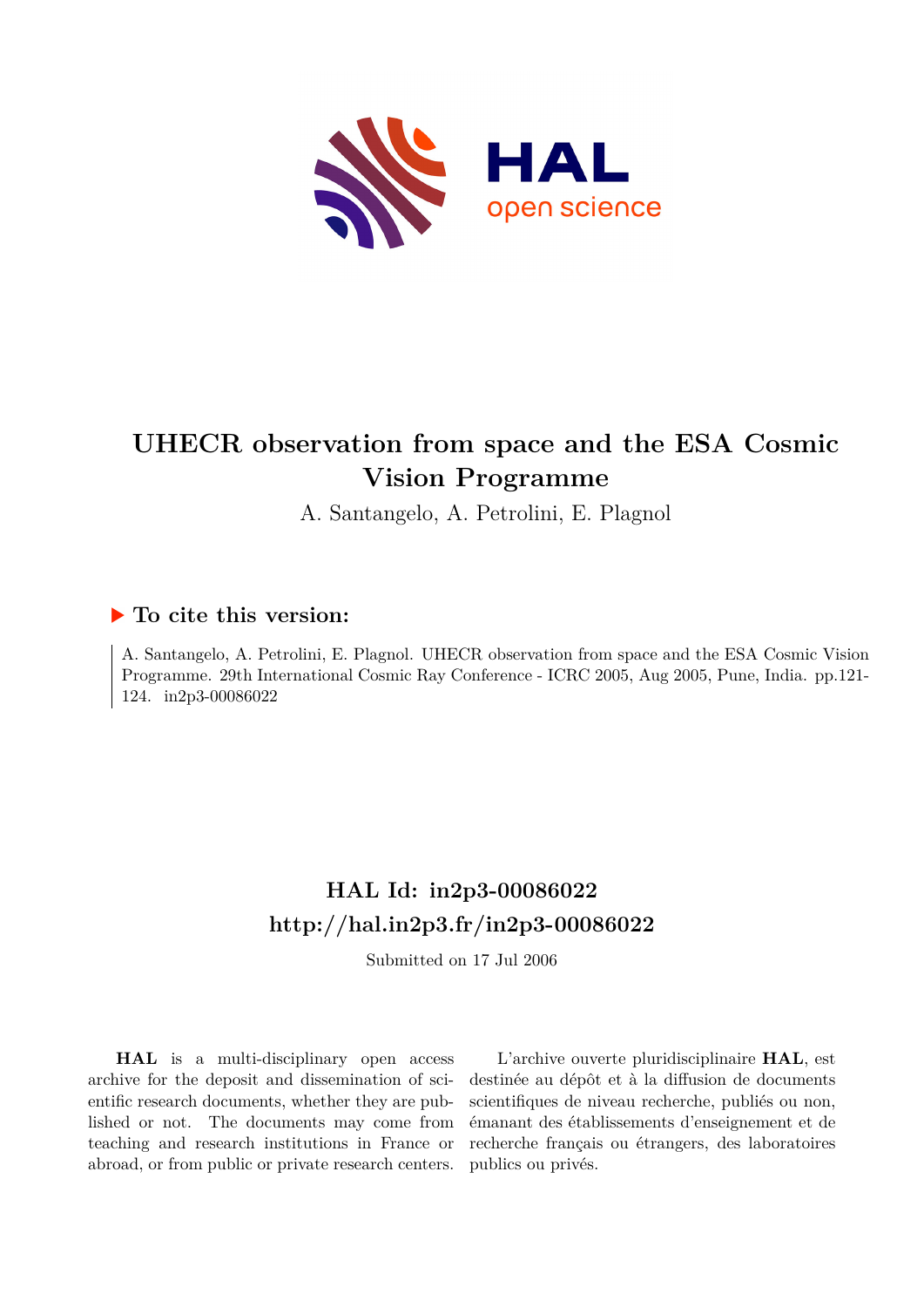## **UHECR observation from space and the ESA Cosmic Vision Programme**

A. Santangelo<sup>a</sup>, A. Petrolini<sup>b</sup> and E. Plagnol<sup>c</sup> on behalf of the proponents of the ESA Cosmic Vision Proposal for "Particle Astronomy"

*(a) Institut für Astronomie und Astrophysik Universität Tübingen Sand 1, 72076 Tübingen, Deutschland (b) Dipartimento di Fisica dell'Università di Genova e INFN, Sezione di Genova, Via Dodecaneso 33, I-16146, Genova, Italia* 

*(c) AstroParticule et Cosmologie (APC), 11, Place Marcelin Berthelot F75231, Paris Cedex 05, France*

Presenter: A. Santangelo (andrea.santangelo@uni-tuebingen.de), ita-petrolini-A-abs1-he15-oral

The astrophysical and physical processes at the very end of the known energy spectrum, in the region of the so-called Ultra High Energies (UHE), have been the subject of an intense debate in the last years. UHE particles are nucleons, nuclei, photons, and neutrinos or even new particles predicted by theory, but not discovered yet, with energies from a few  $10^{18}$  eV, where fluxes of cosmic neutrinos are expected from "standard" physics and astrophysics, to beyond the decade of  $10^{20}$  eV, where radiation is thought to be produced under the most extreme physical conditions in the Universe. The understanding of the nature, origin, propagation to Earth of such UHE particles would provide entire new information on the sources and the astrophysical mechanisms that could produce them. Moreover, observations at UHE, would, possibly, allow us to test high energy physics beyond the limit of existing and next generation accelerators as well as Lorentz invariance at extreme energies. The ground-based Pierre Auger Observatory, whose southern site is currently being completed in Argentina, will surely provide, in the near future, more solid observational bases for the understanding of what is today the UHE puzzle. However, in any post-Auger scenario, only space-based observatories can reach the collecting power necessary to fully explore the UHE Universe, establishing then "Particle Astronomy" as a new observational window. Building on the studies conducted for the ESA-led Mission EUSO, we summarize here: 1. the science goals of an ESA "Cosmic Vision 2015- 2025" mission for UHE search; 2. Its scientific requirements; 3. The necessary R&D preliminary to any further development of such a challenging innovative mission.

#### **1. Introduction**

*UHECR-* Uniformly distributed in the sky, with no evidence of an enhancement in the galactic plane, UHECR are thought to be coming from extragalactic distances. However the Universe is thought to be opaque at  $E > 5 \times 10^{19}$  eV, the energy, for protons, of the Greisen Zatsepin and Kuzmin (GZK) effect [1,2]. Interacting with the 2.7 °K photons of the CMB via photo-pion production, protons or charged ions lose energy while propagating to the Earth. Their propagation distance is limited to less than 100 Mpc and a "cutoff", or rather a "flux suppression", is expected in the observed UHECR spectrum [3,4], coupled to a copious ultra high energy flux of "cosmogenic" neutrinos (GZKν) whose intensity should peak at an energy of  $10^{18}$  eV.

The existence of such UHE events is well established: six different experiments, spread along almost half a century, have reported evidence for ~20 events with  $E>10^{20}$  eV, and with a maximum of  $E\sim3\times10^{20}$  eV [5]. However, the flux and the shape of their spectrum, measured by the AGASA observatory [6], which reports no evidence for a GZK cut-off, does not agree with the one observed by the HiRes experiment [7], consistent with the GZK hypothesis. Moreover, a small scale clustering of events (1 triplet and 5 doublets), indication of possible compact sources of UHECR, has been observed by AGASA [8] and not confimed by HiRes.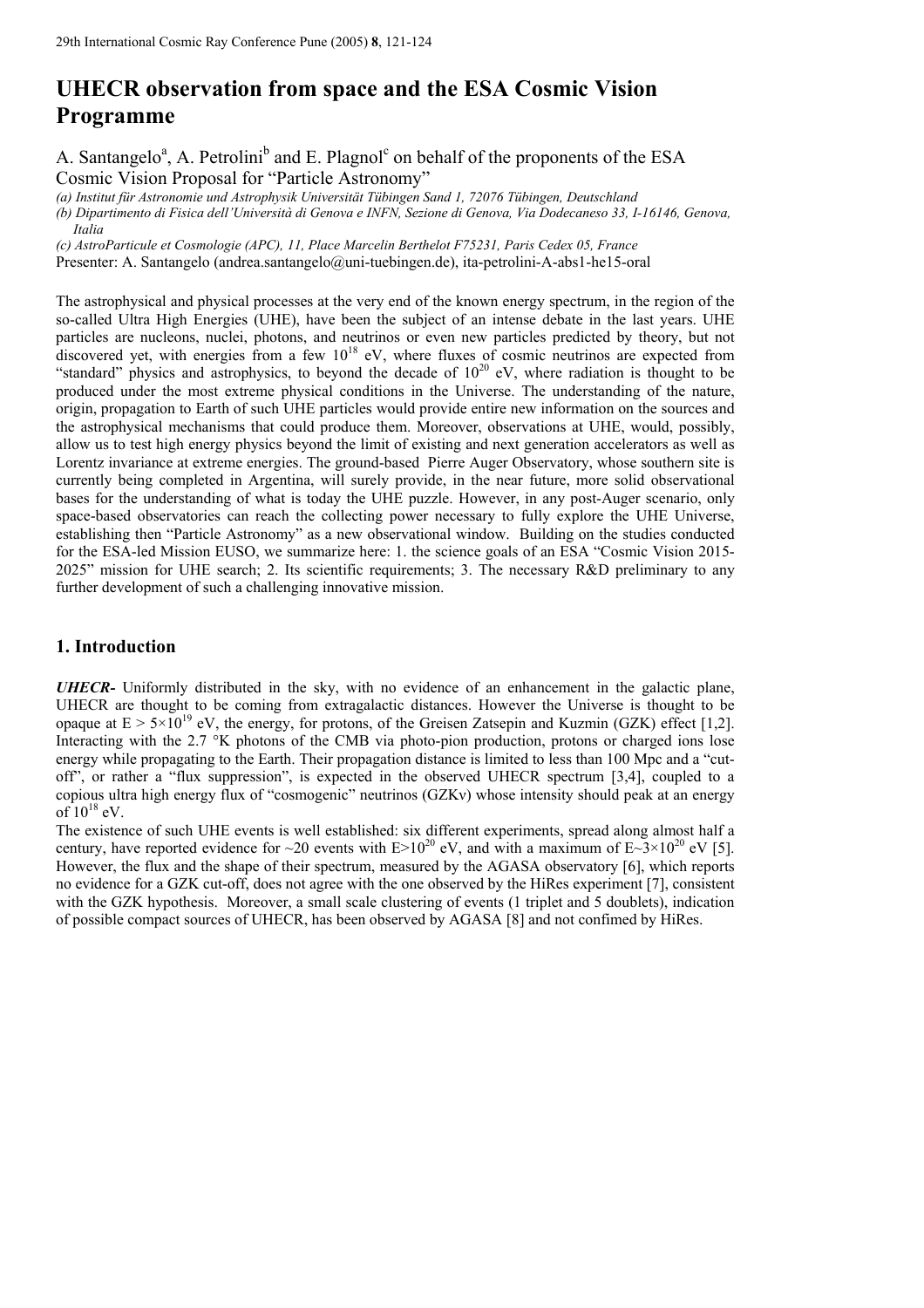*Ultra High Energy Neutrino Astronomy***,** which will unveil regions of the Universe otherwise shielded, is another of the exciting possibilities that is expected to be opened by the next generation of UHE observatories. Although no UHE neutrinos (UHEν) have yet been observed, these are expected in all the models conceived so far to explain the UHECR. In particular at low energies, in the  $E~10^{18}$  eV range, the GZKν flux appears to be significant and a precise measurement of the UHECR flux is strongly coupled to a quantitative estimate of this flux. In the same energy region measurable fluxes of neutrinos from cosmic sources are expected. Bottai & Spillantini, [9, and references therein] have estimated observable neutrino fluxes based on both "speculative" (Top-Down, ZBurst, Super Massive Relic) and "standard astrophysics" models (AGN and GZK). These are shown in Figure 1 (courtesy of S. Bottai). The dots in the figure set the sensitivity requirement for "granted" observable fluxes of neutrinos.



**Figure 1.** Neutrino fluxes per flavour (full mixing neutrino oscillation scenario) predicted by several bottom-up and top-down models. The red thick line represents the neutrino flux per flavour which produces one events/year per energy decade in EUSO. Details on the models and EUSO simulation can be found in ref. [9,10]. The dots set the sensitivity requirement for "granted observable" flux of neutrinos and therefore for any novel mission for UHE neutrino research.

**A Lab for Physics at UHE ?-** Provided the adequate statistics, Observations of UHECR and UHEν will, possibly, allow us *to test high energy physics beyond the limits of existing and next generation accelerators.* The potential of physics discoveries of such a theme appears, indeed, to be excitingly large. In the near future accelerator experiments might reveal new physics predicted at TeV scale. However, to go beyond this we have to turn to cosmic accelerators: particles whose energies reach  $10^{20}$  eV are indeed observed. This dwarfs the energies achieved in laboratory experiments by about three orders of magnitude in the centre of mass. New particles might be discovered and UHECR could help to investigate the properties of those particles at much higher centre of mass energies. As an example, a comparison of rates and air shower structure of Earth skimming events and deeply penetrating/horizontal events could allow to test cross sections of weakly interacting particles, such as neutrinos or, potentially, yet undiscovered particles such as neutralinos, at energies unattainable by any terrestrial accelerator.

#### **2. The Science Case for a Cosmic Vision space-based mission.**

In the near future, the largest ground-based experimental facility for UHECR research is *The Pierre Auger Observatory* (PAO) [11] whose southern site is currently being completed in Malargue, Argentina. The PAO detection system combines an array of 1600 particle detectors, which measure the lateral distribution of particle density, and 4 fluorescence detector stations, to measure the longitudinal profile of the EAS. Auger South, that has an effective area of  $A^{eff}$ <sub>*Auger* ~  $7 \times 10^3$  km<sup>2</sup> sr, equal to its instantaneous aperture, is expected to</sub> clarify the observational scenario on UHECR observing the existence/non-existence of any GZK signature in the UHECR spectrum and possibly discovering sources of UHE particles. Auger studies might be extended to the northern hemisphere with a second site, as of today, in its final approval phase.

However, as far as the post-Auger future is concerned, we quote a statement by the PAO collaboration board: *"Although it is impossible to predict what Auger will find in the next few years, it seems certain that it will be necessary to monitor massive volumes of atmosphere to study charged cosmic rays and neutrinos at UHE. Observations from a space platform are likely to be essential, particularly for the study of very high energy neutrinos".* J. Linsley firstly suggested that the Earth's atmosphere viewed from space at night constitutes a huge calorimeter for remotely observing UHECR [12]. Indeed only space-based observatories, with a practical limit for the instantaneous aperture of  $A_{inst} \sim 10^7$  km<sup>2</sup> sr might reach the collecting power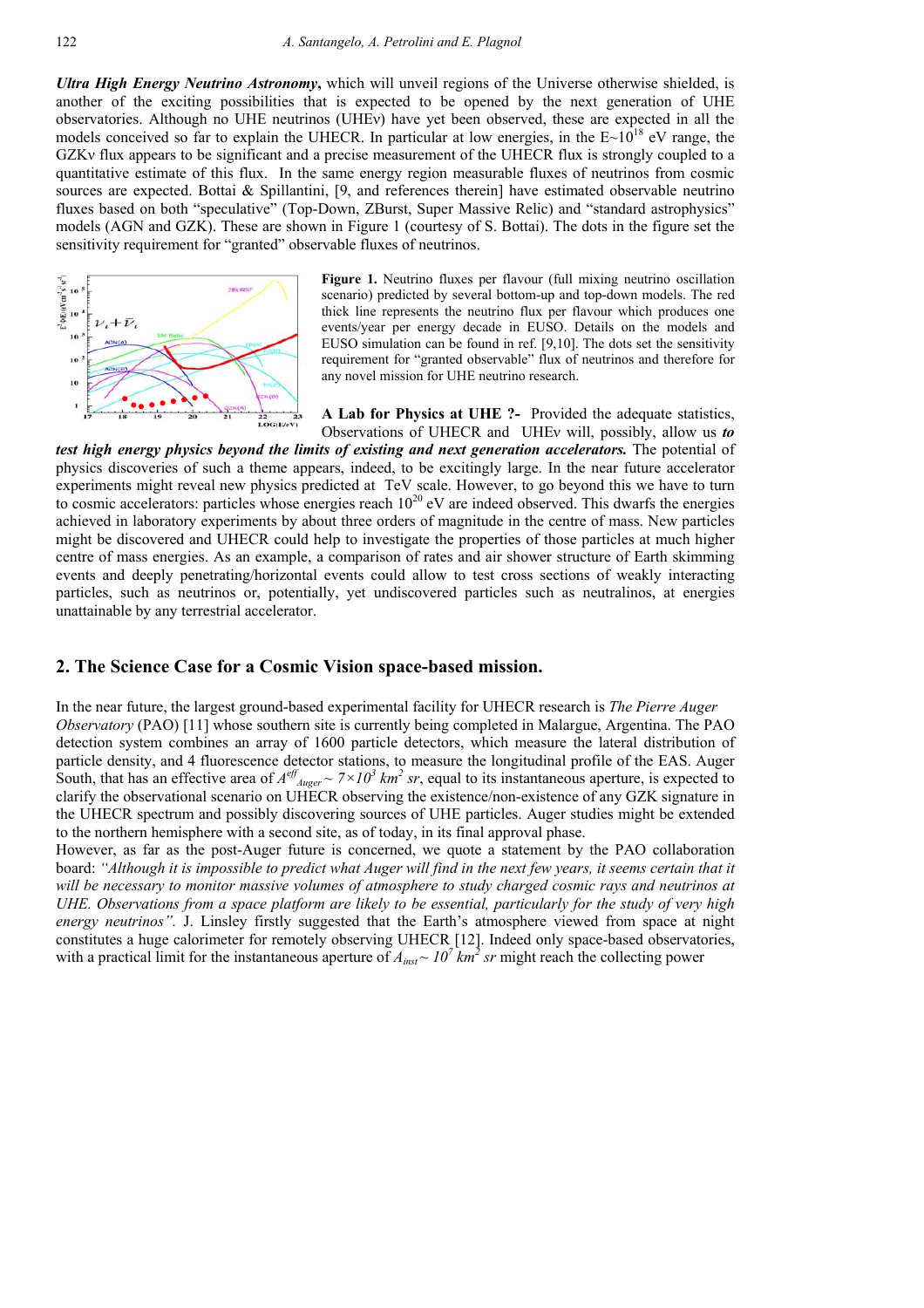needed to fully explore the UHE Universe, therefore establishing "Particle Astronomy". For each shower, the (330-400 nm) fluorescence track as a function of the slant depth X, in the atmosphere, can be measured from space together with the diffusely reflected Čerenkov light, signature of the impact point of the shower front on the land, sea or cloud surface. The pathfinder in the field is the *"Extreme Universe Space Observatory– EUSO"* an European Space Agency (ESA) international mission designed for the Columbus module on the International Space Station (ISS). EUSO, which has an  $A^{eff}_{EUSO} \sim (6-9) \times 10^4$  km<sup>2</sup> sr, and an instantaneous aperture of  $A^{eff}$ <sub>inst</sub> ~  $6 \times 10^5$  km<sup>2</sup> sr, has successfully concluded the ESA Phase A study. Decision to proceed into phase B has not been taken yet due to financial and programmatic uncertainties related mainly to the ISS [13]. The upcoming generation of prototypal experiments, based on the fluorescence light detection from space, includes also the TUS and the KLYPVE missions [14] .

An extremely exciting opportunity to shape the next-generation mission for UHE research has been recently opened with the ESA's new long term plan for space science "Cosmic Vision 2015-2025". The plan will contain the scientific themes in space science to be tackled by ESA in the next decade and beyond. It is expected to be finalized by the end of July 2006. The major scientific themes have been already selected and among these "The search for the fundamentals laws of the Universe" which includes the "Exploration of the limits of contemporary physics" through, among other techniques, cosmic messengers at UHE. As a matter of fact, a mission for CR and ν search at UHE has been included in the plan, together and in competition with other "strategic" missions. Following the finalization of the Cosmic Vision Report a Call for Mission has been announced by ESA for early/mid 2006.

Having in mind the ESA Cosmic Vision program and timeline and building on the results expected from the currently planned observatories the science goals for the next-generation mission for UHECR research should aim at: 1. **A high statistics precision measurement of the UHECR spectrum** around and beyond the GZK "cut-off". Whereas sources at cosmological distances contribute to the cosmic ray flux below the GZK feature, the flux above this GZK feature measures the contribution of sources closer than a few tens Mpc. An exact measurement of the spectrum will thus probe the temporal evolution of cosmic ray activity in the Universe; 2. Identifying **individual cosmic sources** of UHECR and measure the **correspondent flux and energy spectrum**. This will shed light into the unresolved problem of the astronomical objects and physical mechanisms capable to accelerate particles to these extreme energies; 3. Using UHECR particles as probes for obtaining information on both *the galactic and intergalactic magnetic fields* about which little is known. Particularly when sources are identified, the intervening magnetic fields can be considered as spectrometers both to complement the measurements made and to deduce the magnetic fields themselves.

It's in the field of neutrino studies that a future UHE mission is expected to provide a real scientific breakthrough. In fact only a few UHE neutrinos will be detected by the current planned observatories and only if the most promising flux scenarios applies. Any next-generation mission should therefore aim at: 1. Detecting **cosmic sources of neutrinos** at UHE; 2. discovering the existence and **measure the flux of GZK neutrinos**; 3. measure the flux of neutrinos at UHE, above the GZK limit. Of course, if UHECR do not originate from astrophysical sources, entire new scenarios on physics beyond the standard model (discovery of new particles like *Axions, R-Hadrons)* or even on "new" physics (*Topological defects* and/or *Supermassive Relic particles)* could be opened.

#### **3. Preliminary requirements, simulations and expected R&D.**

As required by the above defined scientific goals, and based on the studies already conducted for the EUSO Mission the following scientific requirements can be preliminarily envisaged for this "Cosmic Vision" Mission: Effective Aperture $\rightarrow \sim 6 \times 10^5$  km<sup>2</sup> sr; Low energy threshold  $\rightarrow \sim 4 \times 10^{18}$  eV (mainly driven by neutrino search); Average angular resolution ∆ξ*< 1°;* Energy resolution Æ ∆*E/E ≤ 0.1;* EAS maximum determination  $\Delta X_{MAX} \le 20g$  cm<sup>-2</sup>; Orbit height → variable,  $400-1000$  km; Operational life → Five full years